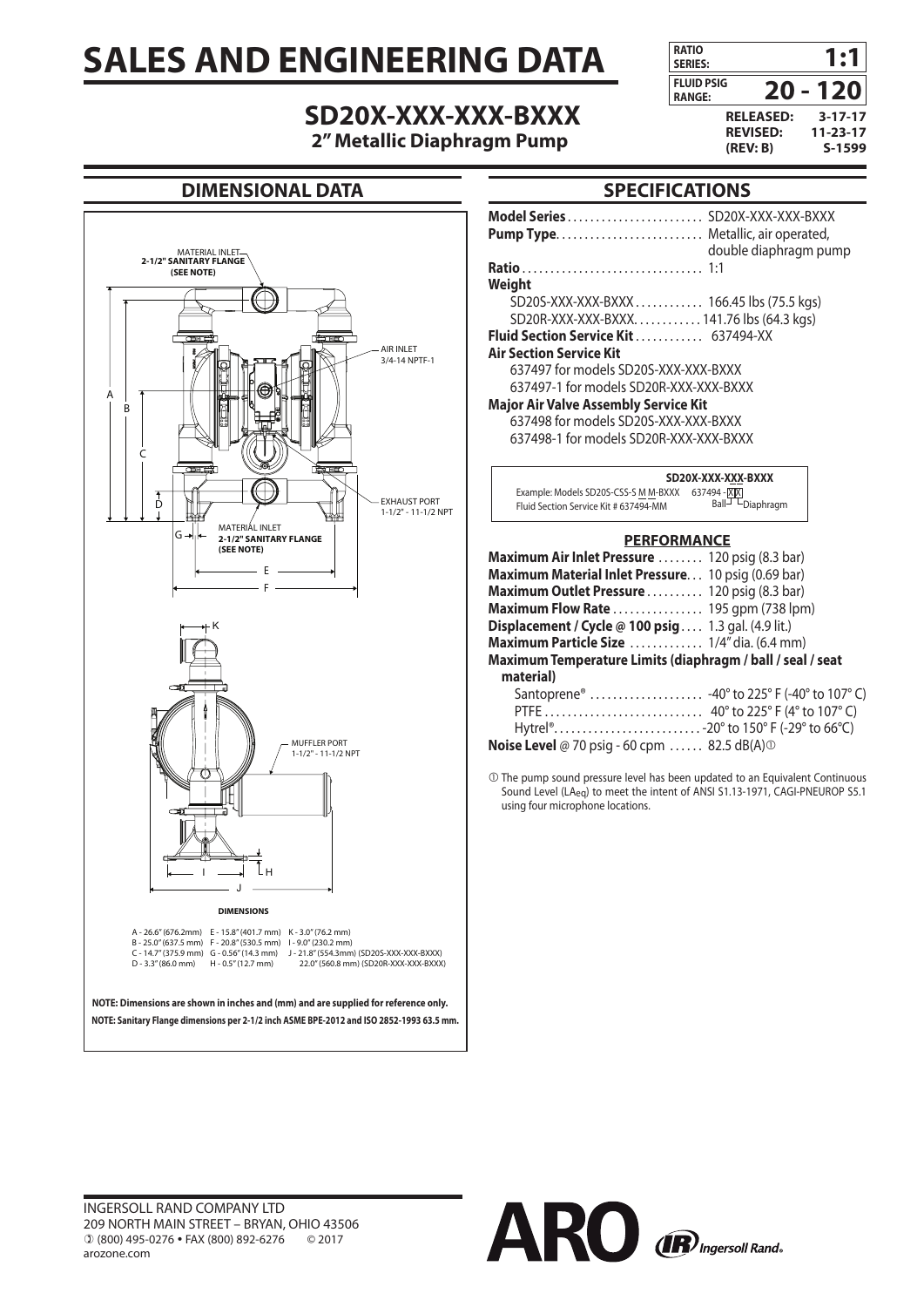# **PERFORMANCE CURVES**

### **SD20X-XXX-XXX-BXXX 2" METALLIC DIAPHRAGM PUMP FOR SANTROPENE DIAPHRAGMS**



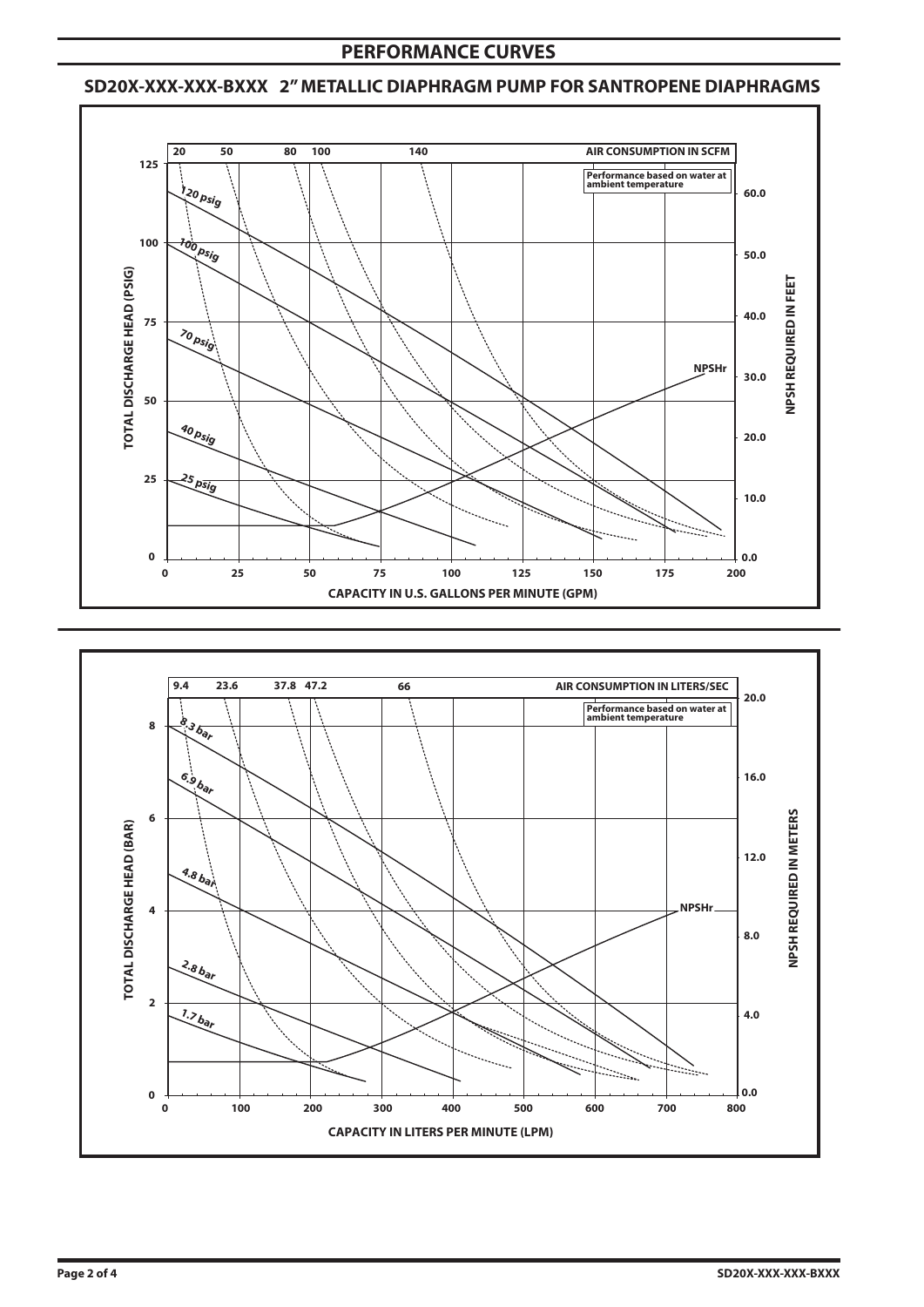# **PERFORMANCE CURVES**

# **SD20X-XXX-XXX-BXXX 2" METALLIC DIAPHRAGM PUMP FOR PTFE COMPOSITE DIAPHRAGMS**